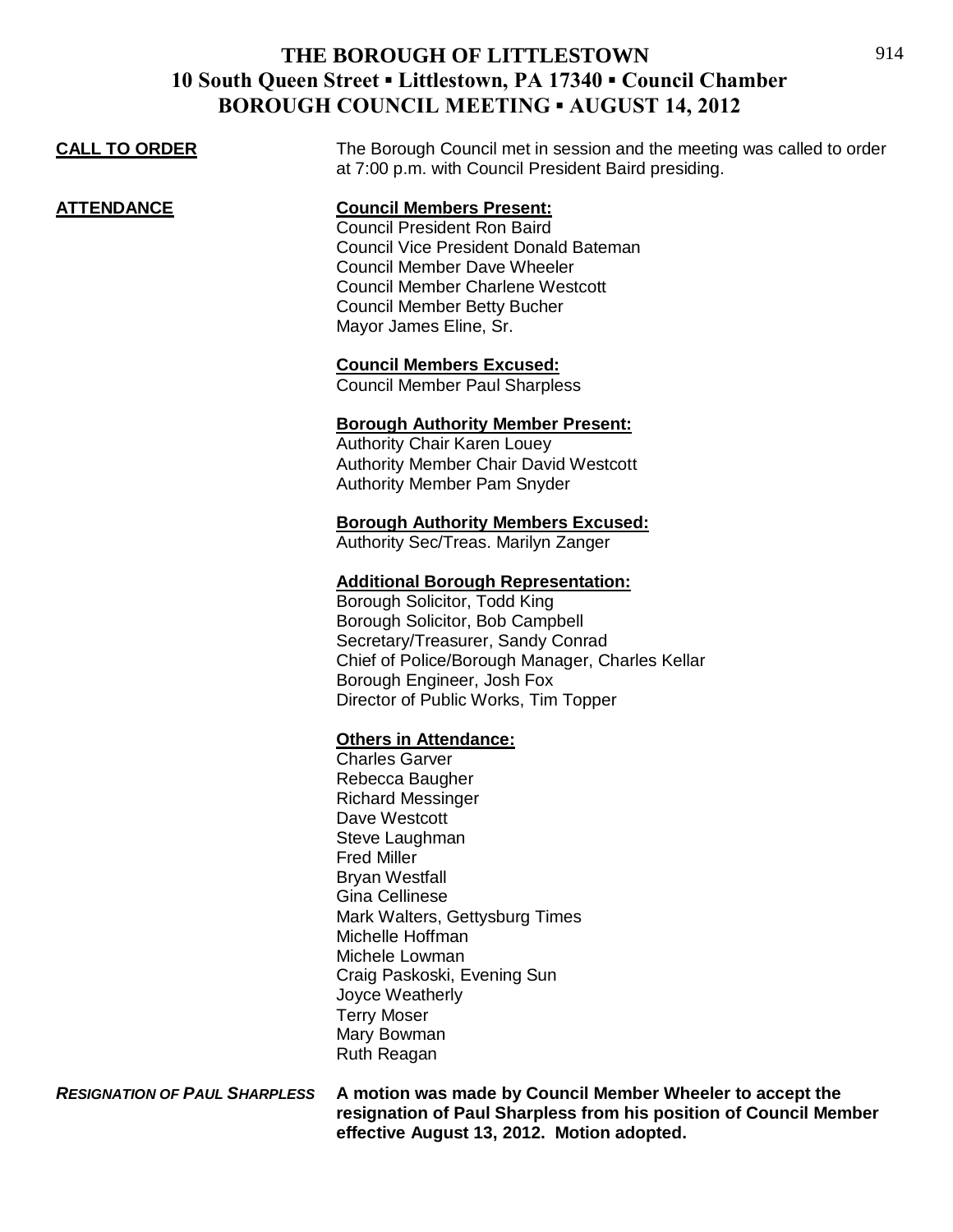| <b>APPOINTMENT TO THE FINANCE</b><br><b>COMMITTEE</b>        | Council President Baird appointed Council Vice President Bateman as the<br>Chairman of the Finance Committee.                                                                                                                                                                                                                                                                                                                                                                                                                                                                                                                       |
|--------------------------------------------------------------|-------------------------------------------------------------------------------------------------------------------------------------------------------------------------------------------------------------------------------------------------------------------------------------------------------------------------------------------------------------------------------------------------------------------------------------------------------------------------------------------------------------------------------------------------------------------------------------------------------------------------------------|
| <b>PUBLIC COMENTS</b>                                        | A few residents from Lumber Street were present to voice their opinions<br>regarding Lumber Street and the flow of traffic. Some residents were in<br>favor of leaving the traffic flow as is and others were in favor of making the<br>street one way. Council President Baird informed the residents that the<br>Streets and Transportation Committee will be setting up a meeting that will<br>directly address the issue(s) of Lumber Street. Borough Manager Kellar<br>informed the residents of Lumber Street that they will be informed of the<br>meeting via a flyer being delivered to all the residents on Lumber Street. |
| <b>RECESS</b>                                                | Council President Baird recessed the meeting of Council at 7:15pm for the<br>meeting of the Borough Authority.                                                                                                                                                                                                                                                                                                                                                                                                                                                                                                                      |
| <b>BOROUGH AUTHORITY</b>                                     | The meeting of the Littlestown Borough Authority was call to order at<br>7:15pm with Authority Chair, Karen Louey presiding.                                                                                                                                                                                                                                                                                                                                                                                                                                                                                                        |
| <b>CHANGE ORDER NO. 4</b><br><b>FAYETTEVILLE CONTRACTORS</b> | A motion was made by Authority Member Westcott and seconded to<br>approve Change Order No. 6 to Fayetteville Contractors for Contract<br>11-4 in the credit amount of \$6,740.12. Motion adopted.                                                                                                                                                                                                                                                                                                                                                                                                                                   |
| <b>RESOLUTION - GENERAL</b><br><b>OBLIGATION NOTE</b>        | A motion was made by Authority Member Westcott and seconded to<br>adopt a Resolution approving the issuance of a General Obligation<br>Note by the Borough of Littlestown for the purpose of providing<br>interim financing for the planning, design, purchase, acquisition,<br>construction and improvements to the Sewer System; further<br>authorizing and approving an addendum to a certain lease agreement<br>with the Borough. Motion adopted.                                                                                                                                                                               |
| <b>ADJOURN</b>                                               | A motion was made by Authority Member Westcott and seconded to<br>adjourn the meeting of the Littlestown Borough Authority. Motion<br>adopted.                                                                                                                                                                                                                                                                                                                                                                                                                                                                                      |
|                                                              | The meeting of the Littlestown Borough Authority was adjourned at<br>7:27pm.                                                                                                                                                                                                                                                                                                                                                                                                                                                                                                                                                        |
| <b>RECONVENE</b>                                             | Council President Baird reconvened the meeting of the Littlestown<br>Borough Council at 7:27pm.                                                                                                                                                                                                                                                                                                                                                                                                                                                                                                                                     |
| <b>NEW BUSINESS</b>                                          |                                                                                                                                                                                                                                                                                                                                                                                                                                                                                                                                                                                                                                     |
| <b>ORDINANCE - GENERAL</b><br><b>OBLIGATION BOND</b>         | A motion was made by Council Member Wheeler and seconded<br>to adopt an Ordinance authorizing and directing the issuance of a<br>General Obligation Note, Series of 2012, in the principal amount not<br>to exceed \$4,500,000, as permitted by and pursuant to the Local<br>Government Unit Debt Act. Motion adopted.                                                                                                                                                                                                                                                                                                              |
| <b>POLICIES AND PROCEDURES ON</b>                            | A motion was made by Council Member Westcott and seconded to                                                                                                                                                                                                                                                                                                                                                                                                                                                                                                                                                                        |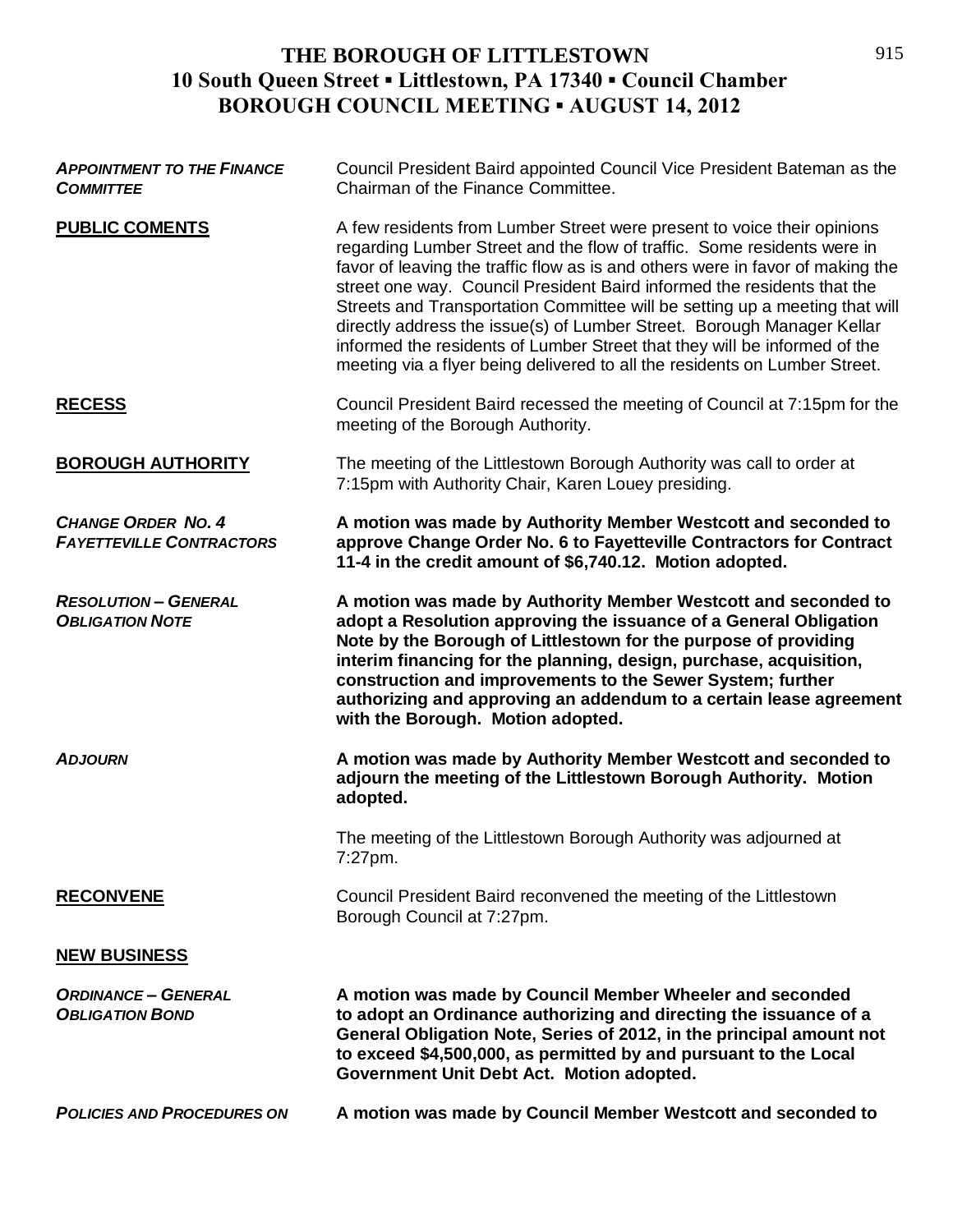| <b>TAX-EXEMPT BONDS</b>                                         | adopt the Policies and Procedures on Tax-Exempt Bonds. Motion<br>adopted.                                                                                                                                                                                        |
|-----------------------------------------------------------------|------------------------------------------------------------------------------------------------------------------------------------------------------------------------------------------------------------------------------------------------------------------|
| <b>MINUTES</b>                                                  |                                                                                                                                                                                                                                                                  |
| JULY 24, 2012 MEETING MINUTES                                   | A motion was made by Council Vice President Bateman and<br>seconded to waive the reading of the July 24, 2012 minutes and<br>approve as written. Motion adopted.                                                                                                 |
| <b>APPROVAL AND</b><br><b>PAYMENT OF BILLS</b>                  |                                                                                                                                                                                                                                                                  |
| <b>ACCOUNTS PAYABLE</b>                                         | A motion was made by Council Vice President Bateman and<br>seconded to approve the accounts payable for the General, Pool,<br>Water and Sewer Funds from July 18, 2012 through August 7, 2012 in<br>the amount of \$18,062.51. Motion adopted.                   |
| <b>PAYROLL</b>                                                  | A motion was made by Council Vice President Bateman and<br>seconded to approve the payroll from July 18, 2012 through August<br>7, 2012 in the amount of \$72,231.04. Motion adopted.                                                                            |
| <b>NEW BUSINESS (Cont'd)</b>                                    |                                                                                                                                                                                                                                                                  |
| <b>CHANGE ORDER NO. 4</b><br><b>FAYETTEVILLE CONTRACTORS</b>    | A motion was made by Council Vice President Bateman and<br>seconded to approve Change Order No. 6 to Fayetteville Contractors<br>for Contract 11-4 in the credit amount of \$6,740.12. Motion adopted.                                                           |
| <b>REQUEST FROM ERNEST SPAMER</b><br><b>COMMUNITY CROP WALK</b> | A motion was made by Council Vice President Bateman and<br>seconded to grant permission to conduct the annual Littlestown<br>Community Crop Walk within the Borough on Sunday, October 14,<br>2012, starting at 1:00pm. Motion adopted.                          |
| <b>GOOD OLD DAYS - FREE YARD</b><br><b>SALES</b>                | A motion was made by Council Vice President Bateman and<br>seconded to approve free yard sales during the Good Old Days Event<br>on August 16 <sup>th</sup> , 17 <sup>th</sup> and 18 <sup>th</sup> , 2012. Motion adopted.                                      |
| <b>AT&amp;T LEASE EXTENSION OPTION</b>                          | Council President Baird stated that this was brought before Council at their<br>March meeting and at that time Council rejected their offer to extend the<br>lease for 99 years.                                                                                 |
|                                                                 | A motion was made by Council Vice President Bateman and<br>seconded to table the American Tower Lease Extension Option offer.<br>Motion adopted.                                                                                                                 |
| <b>HIRE LIFEGUARDS</b>                                          | A motion was made by Council Vice President Bateman and<br>seconded to hire Katie Claycomb as a Lifeguard with an hourly rate<br>of \$7.92/hr. Council President Baird stated that this was a non-<br>agenda item and asked for public comments. Motion adopted. |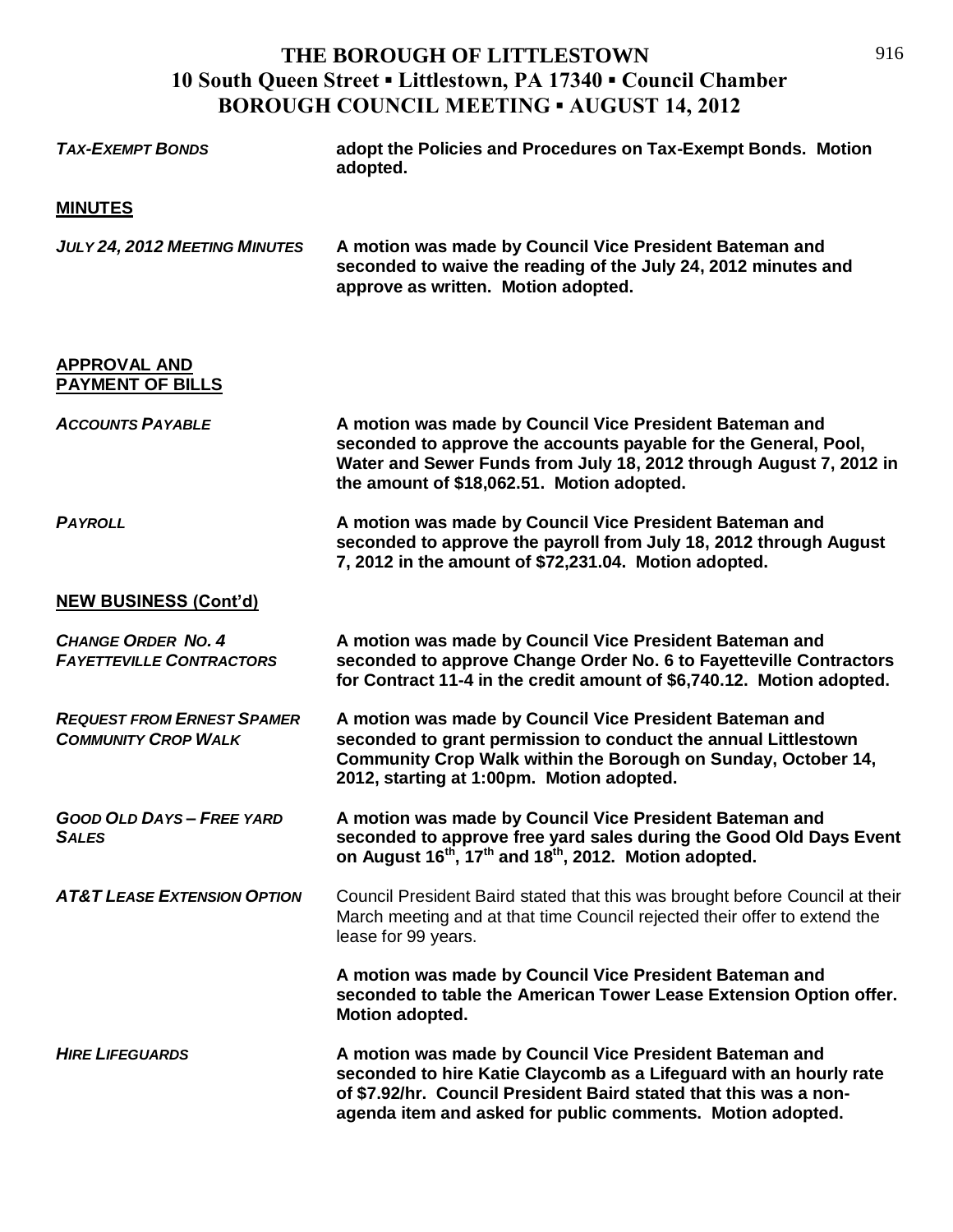| <b>APPOINTMENT TO THE FINANCE</b><br><b>COMMITTEE</b>                                               | Council President Baird appointed Council Member Westcott to the<br>Finance Committee.                                                                                                                                                                                                                                                                                                                                                                                                                                                                                                                                                                                                                                                                                                                                                                                                                                                                                                                                                                                                                                                                                                                                                                                                                                                                                                                                                                                                                                                                                                                                                                                                                                                                                                                                                                                                                                                                                                            |
|-----------------------------------------------------------------------------------------------------|---------------------------------------------------------------------------------------------------------------------------------------------------------------------------------------------------------------------------------------------------------------------------------------------------------------------------------------------------------------------------------------------------------------------------------------------------------------------------------------------------------------------------------------------------------------------------------------------------------------------------------------------------------------------------------------------------------------------------------------------------------------------------------------------------------------------------------------------------------------------------------------------------------------------------------------------------------------------------------------------------------------------------------------------------------------------------------------------------------------------------------------------------------------------------------------------------------------------------------------------------------------------------------------------------------------------------------------------------------------------------------------------------------------------------------------------------------------------------------------------------------------------------------------------------------------------------------------------------------------------------------------------------------------------------------------------------------------------------------------------------------------------------------------------------------------------------------------------------------------------------------------------------------------------------------------------------------------------------------------------------|
| <b>REPORTS</b>                                                                                      |                                                                                                                                                                                                                                                                                                                                                                                                                                                                                                                                                                                                                                                                                                                                                                                                                                                                                                                                                                                                                                                                                                                                                                                                                                                                                                                                                                                                                                                                                                                                                                                                                                                                                                                                                                                                                                                                                                                                                                                                   |
| <b>Mayor</b>                                                                                        | Mayor James Eline, Sr., on behalf of the Fire Company thanked everyone<br>for their hardwork in making the carnival a success this year. He also<br>reminded everyone to come down and support Good Old Days.                                                                                                                                                                                                                                                                                                                                                                                                                                                                                                                                                                                                                                                                                                                                                                                                                                                                                                                                                                                                                                                                                                                                                                                                                                                                                                                                                                                                                                                                                                                                                                                                                                                                                                                                                                                     |
| <b>Chief of Police/Manager</b>                                                                      | Chief of Police/Borough Manager, Charles Kellar informed Council of the<br>following:<br>• All the permits for the Good Old Days are completed and Officers<br>will be making their presences know during the event.<br>The new officers have completed their training and they are out<br>$\bullet$<br>and on their own.<br>The draft budget is in the process of being completed and should<br>be ready in a couple weeks to be presented to the Finance<br>Committee.<br>Everything has been finalized with the PA Labor Relations Board<br>$\bullet$<br>regarding the changing of the Police Bargaining Unit.<br>The permits for Royal Farms are completed and the total permit<br>$\bullet$<br>costs were around \$27,000.00.<br>The well down by the Storage Facilities on South Queen Street<br>$\bullet$<br>needed to have the pump replaced which cost around \$6,500.00.<br>There are some issues on Lumber Street that need to be<br>addressed and corrected. There will be another construction job<br>conference to address these issues.<br>Some of the stop signs have been removed from Walnut and<br>$\bullet$<br>Lumber and temporary signs will need to be put back in place.<br>There is a land issue regarding the land that the sewer plant is<br>$\bullet$<br>currently on which is owned by the Borough Authority and the land<br>that the Maintenance Facility is currently on which is owned by the<br>Borough of Littlestown. The upgrades to the sewer plant facility<br>entails construction to take place on a part of the land owned by<br>the Borough and Union Township will not release permits until<br>there is a consolidation of the properties however you cannot<br>consolidate two properties that are owned by two different entities.<br>Solicitor Campbell recommended that the Borough of Littlestown<br>deed over the property that the Maintenance Facility currently sits<br>on and then the Borough Authority prepare a lease back<br>agreement. |
| <b>BOROUGH OF LITTLESTOWN TO</b><br><b>DEED A PARCEL OF LAND TO THE</b><br><b>BOROUGH AUTHORITY</b> | A motion was made by Council Member Westcott and seconded to<br>Authorize the Borough Solicitor to prepare a deed from the Borough<br>Authority for the parcel of land in Union Township owned by the                                                                                                                                                                                                                                                                                                                                                                                                                                                                                                                                                                                                                                                                                                                                                                                                                                                                                                                                                                                                                                                                                                                                                                                                                                                                                                                                                                                                                                                                                                                                                                                                                                                                                                                                                                                             |

**Borough of Littlestown and to authorize the Council President and Borough Secretary to sign the deed. Council President Baird stated**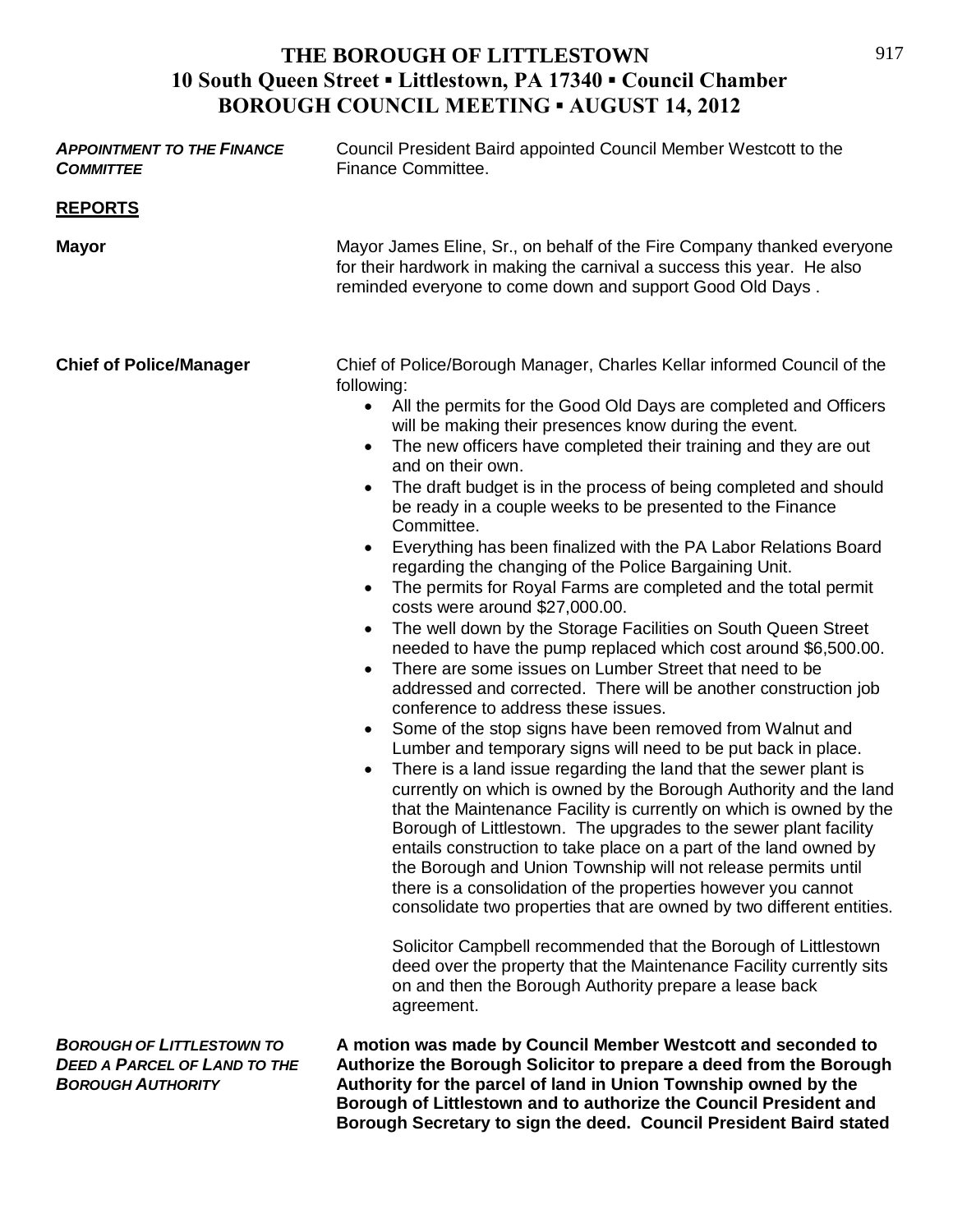|                                                                                          | that this was non-agenda item and asked for public comments.<br><b>Motion adopted.</b>                                                                                                                                                                                                                                                                                                                                                    |
|------------------------------------------------------------------------------------------|-------------------------------------------------------------------------------------------------------------------------------------------------------------------------------------------------------------------------------------------------------------------------------------------------------------------------------------------------------------------------------------------------------------------------------------------|
| <b>RECESS</b>                                                                            | Council President Baird recessed the meeting of Council at 8:07pm for the<br>meeting of the Borough Authority.                                                                                                                                                                                                                                                                                                                            |
| <b>BOROUGH AUTHORITY</b>                                                                 | The meeting of the Littlestown Borough Authority was call to order at<br>8:07pm with Authority Chair, Karen Louey presiding.                                                                                                                                                                                                                                                                                                              |
| <b>BOROUGH TO LEASE BACK</b><br>A PARCEL OF LAND TO THE<br><b>BOROUGH OF LITTLESTOWN</b> | A motion was made by Authority Member Westcott and seconded to<br>consolidate tracks of Land that will now be owned by the Authority<br>for the purposes of allowing Union Township to issue building<br>permits and to authorize the Authority Chair and the Authority<br>Secretary to sign such documents. Authority Chair Karen Louey<br>stated that this was non-agenda item and asked for public comments.<br><b>Motion adopted.</b> |
| <b>ADJOURN</b>                                                                           | A motion was made by Authority Member Westcott and seconded to<br>adjourn the meeting of the Littlestown Borough Authority. Motion<br>adopted.                                                                                                                                                                                                                                                                                            |
|                                                                                          | The meeting of the Littlestown Borough Authority was adjourned at<br>8:08pm.                                                                                                                                                                                                                                                                                                                                                              |
| <b>RECONVENE</b>                                                                         | Council President Baird reconvened the meeting of the Littlestown<br>Borough Council at 8:08pm.                                                                                                                                                                                                                                                                                                                                           |
| <b>REPORTS (Cont'd)</b>                                                                  |                                                                                                                                                                                                                                                                                                                                                                                                                                           |
| <b>Director of Public Works</b>                                                          | Mr. Topper stated that he turned in his report earlier to Borough Council.<br>He also informed Council that he placed the inspection report from DEP in<br>their mailboxes. There are some issues on Lumber Street that have not<br>been dealt with yet due to the fact that the contractors have not been out<br>there.                                                                                                                  |
| <b>Borough Engineer</b>                                                                  | <b>Contract 11-4 Lumber Street Utility &amp; Roadway Improvements</b><br>Contractor continues to work on site that generally includes installation of<br>curbing and sidewalk as well as demolition of the remaining existing<br>roadway.                                                                                                                                                                                                 |
|                                                                                          | <b>Wastewater Treatment Plant Upgrade</b><br>A pre-bid conference was held on August 1, 2012. The Land Development<br>Plan has been conditionally approved by Union Township.                                                                                                                                                                                                                                                             |
| <b>NEW BUSINESS (Cont'd)</b>                                                             |                                                                                                                                                                                                                                                                                                                                                                                                                                           |
| <b>RESOLUTION FOR</b><br><b>REIMBURSEMENT</b><br><b>PENNVEST</b>                         | A motion was made by Council Vice President Bateman and<br>seconded to adopt a reimbursement resolution for the<br><b>WWTP project costs. Motion adopted.</b>                                                                                                                                                                                                                                                                             |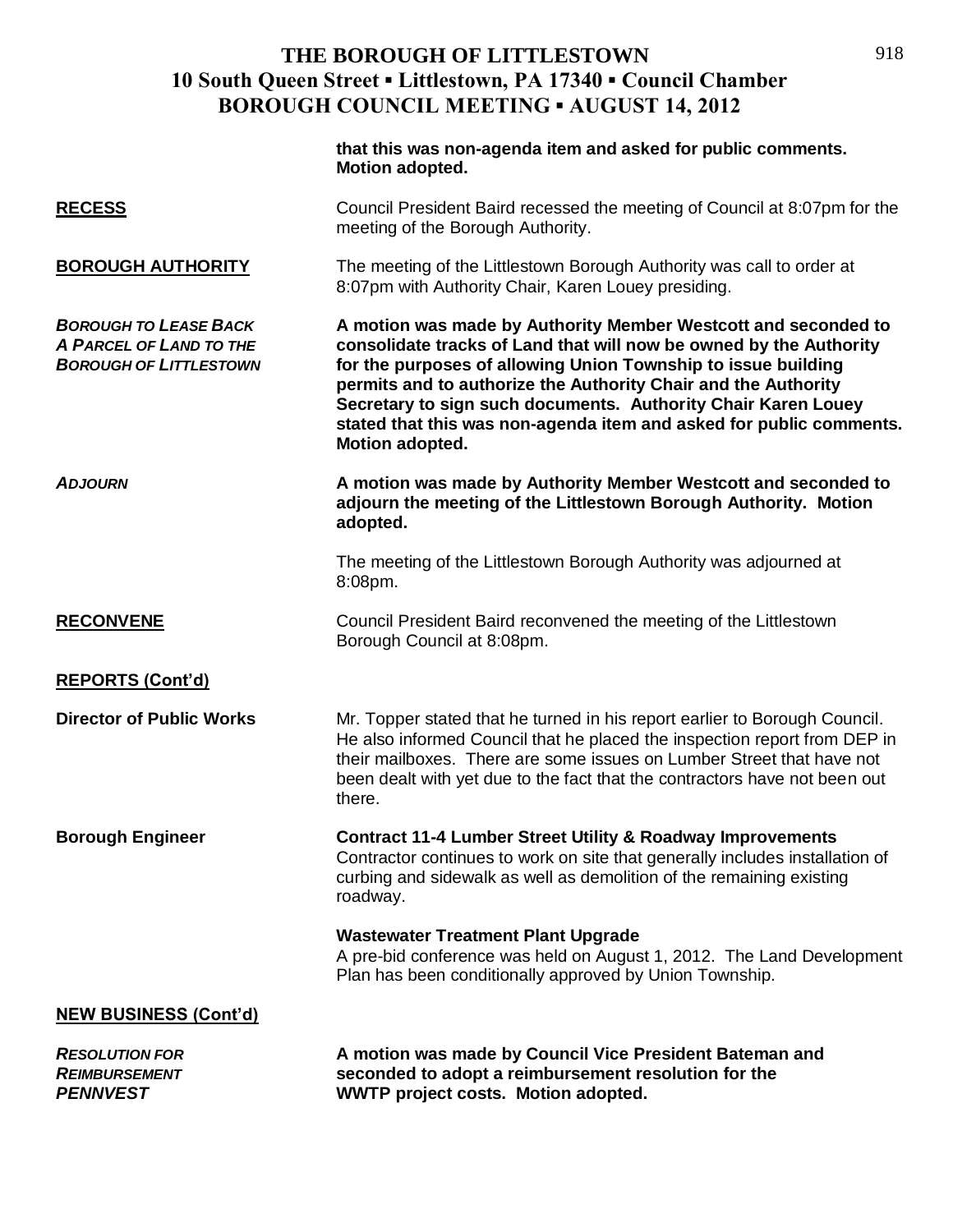| <b>Resolution to Submit</b><br><b>Financial Assistance</b><br><b>PENNVEST</b> | A motion was made by Council Vice President Bateman and<br>seconded to adopt a Resolution to submit financial assistance<br>application to the Pennsylvania Infrastructure Investment Authority<br>(PENNVEST). Motion adopted.                                                                                                                                                                                                                                                                                                                                                                                                                                                                                                                                                                                                                                                                                                                                                                                    |
|-------------------------------------------------------------------------------|-------------------------------------------------------------------------------------------------------------------------------------------------------------------------------------------------------------------------------------------------------------------------------------------------------------------------------------------------------------------------------------------------------------------------------------------------------------------------------------------------------------------------------------------------------------------------------------------------------------------------------------------------------------------------------------------------------------------------------------------------------------------------------------------------------------------------------------------------------------------------------------------------------------------------------------------------------------------------------------------------------------------|
| <b>Resolution for Letter of</b><br><b>Responsibility</b>                      | A motion was made by Council Vice President Bateman and<br>seconded to adopt a resolution for letter of responsibility for<br>application of financial assistance to the Pennsylvania Infrastructure<br><b>Investment Authority (PENNVEST). Motion adopted.</b>                                                                                                                                                                                                                                                                                                                                                                                                                                                                                                                                                                                                                                                                                                                                                   |
| <b>REPORTS (Cont'd)</b>                                                       |                                                                                                                                                                                                                                                                                                                                                                                                                                                                                                                                                                                                                                                                                                                                                                                                                                                                                                                                                                                                                   |
| <b>Borough Solicitor</b>                                                      | Solicitor King informed Council that Chapter 29-1(A) of the Littlestown<br>Borough Code states that it is unlawful to store junked or abandoned<br>motor vehicles, while chapter 29-1(A)(1)&(2) define abandoned vehicles.<br>Chapter 29-1(A)(2) is unaffected by a Court ruling because it only finds a<br>car to be abandoned based on something about it that creates a<br>dangerous situation, which is exactly what the Court ruling said a<br>municipality needed to do. The first sentence in Chapter $29.1(A)(1)$ ,<br>however, is directly overruled by a court holding because it states a car<br>without registration and inspection is automatically invalid. The court<br>holding does make it impossible to cite someone for violation of the<br>chapter based on them having a car without current registration or<br>inspection. Therefore, the Borough's options are to revise the offending<br>sentence, or simply instruct the zoning officer to simply not enforce based<br>on that sentence. |

Council after hearing their options instructed the zoning officer to simply not enforce based on the sentence that reads, "a car without registration and inspection is automatically invalid".

#### **REPORTS OF BOARD COMMITTEES AND COMMISIONS**

#### **PLANNING COMMISSION**

#### **July 12, 2012 Meeting:**

*CONSIGNMENT SHOP AND TATTOO* **Motion was made by Council Vice President Bateman and seconded**  *STUDIO AT 1 WEST KING STREET* **to approve the recommendation from the Planning Commission to approve a Consignment Shop and Tattoo Studio at 1 West King Street. Motion adopted with Council Member Westcott casting the opposing vote.**

### **August 9, 2012 Meeting:**

*CHILD CARE HOME OCCUPATION* **Motion was made by Council Vice President Bateman and seconded**  *609 PRINCE STREET* **to approve the recommendation from the Planning Commission to approve a Child Care Home Occupation at 609 Prince Street. Council President Baird stated that this was non-agenda item and asked for public comments. Motion adopted.**